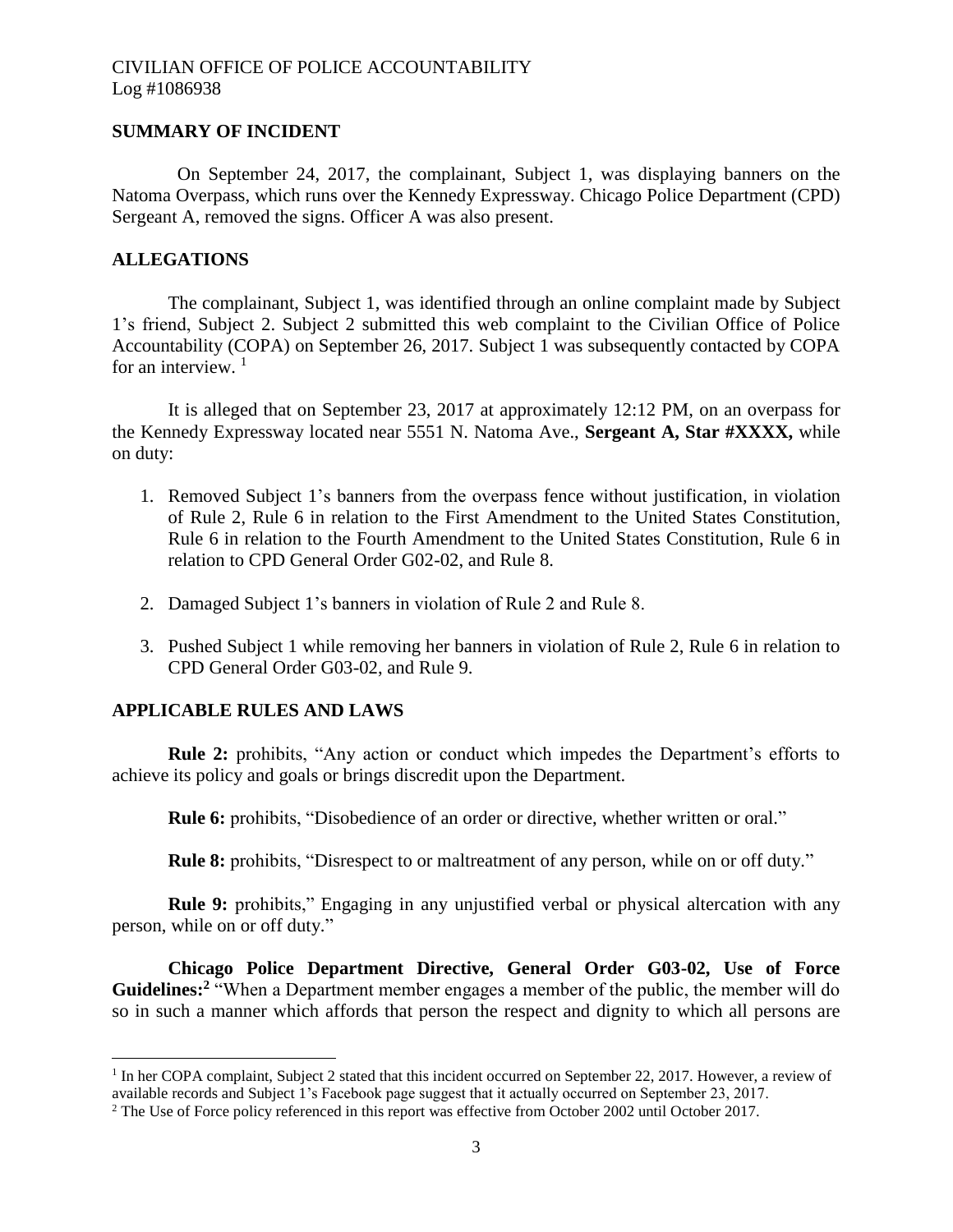entitled. The use of excessive force or unwarranted physical force or unprofessional conduct by a Department member will not be tolerated under any circumstances."

"Department members will use an amount of force reasonably necessary based on the totality of the circumstances to perform a lawful task, effect an arrest, overcome resistance, control a subject, or protect themselves or others from injury."

**Chicago Police Department Directives, General Order G02-02, The First Amendment and Police Actions:** "Department members may not investigate, prosecute, disrupt, interfere with, harass, or discriminate against any person engaged in First Amendment conduct for the purpose of punishing, retaliating, or preventing the person from exercising his or her First Amendment rights."

"Persons on the public way have a right to […] express their views through any form of communication." "Persons expressing views protected by the First Amendment on the public way are required to comply with laws prohibiting physical obstruction of the movement of persons and vehicles on the public way or place, and damage to public or private property."

**City of Chicago Municipal Code, 10-8-320:** "No person shall distribute or cause others to distribute […] commercial advertising material by means of posting, sticking, stamping, tacking, painting or otherwise fixing any sign, notice, placard, bill, card, poster, advertisement or other device calculated to attract the attention of the public, to […] parts of any public bridge or viaduct […] except such as may be required by the laws of the state and the ordinances of the city."

**City of Chicago Municipal Code, 10-28-064:** "no person shall place, install or knowingly maintain on the surface of the public way any sign or a structure or device to which such a sign is affixed. Any such sign, structure or device that is placed, installed or maintained on the public way in violation of this section is hereby declared a public nuisance and may be removed at any time by the commissioner of business affairs and consumer protection at the expense of the person responsible for the violation."

**First Amendment to the United States Constitution:** "Congress shall make no law respecting an establishment of religion, or prohibiting the free exercise thereof; or abridging the freedom of speech, or of the press; or the right of the people peaceably to assemble, and to petition the Government for a redress of grievances."

**Fourth Amendment to the United States Constitution:** "The right of the people to be secure in their persons, houses, papers, and effects, against unreasonable searches and seizures, shall not be violated."

### **INVESTIGATION**

#### **Complainant Interview, Subject 1**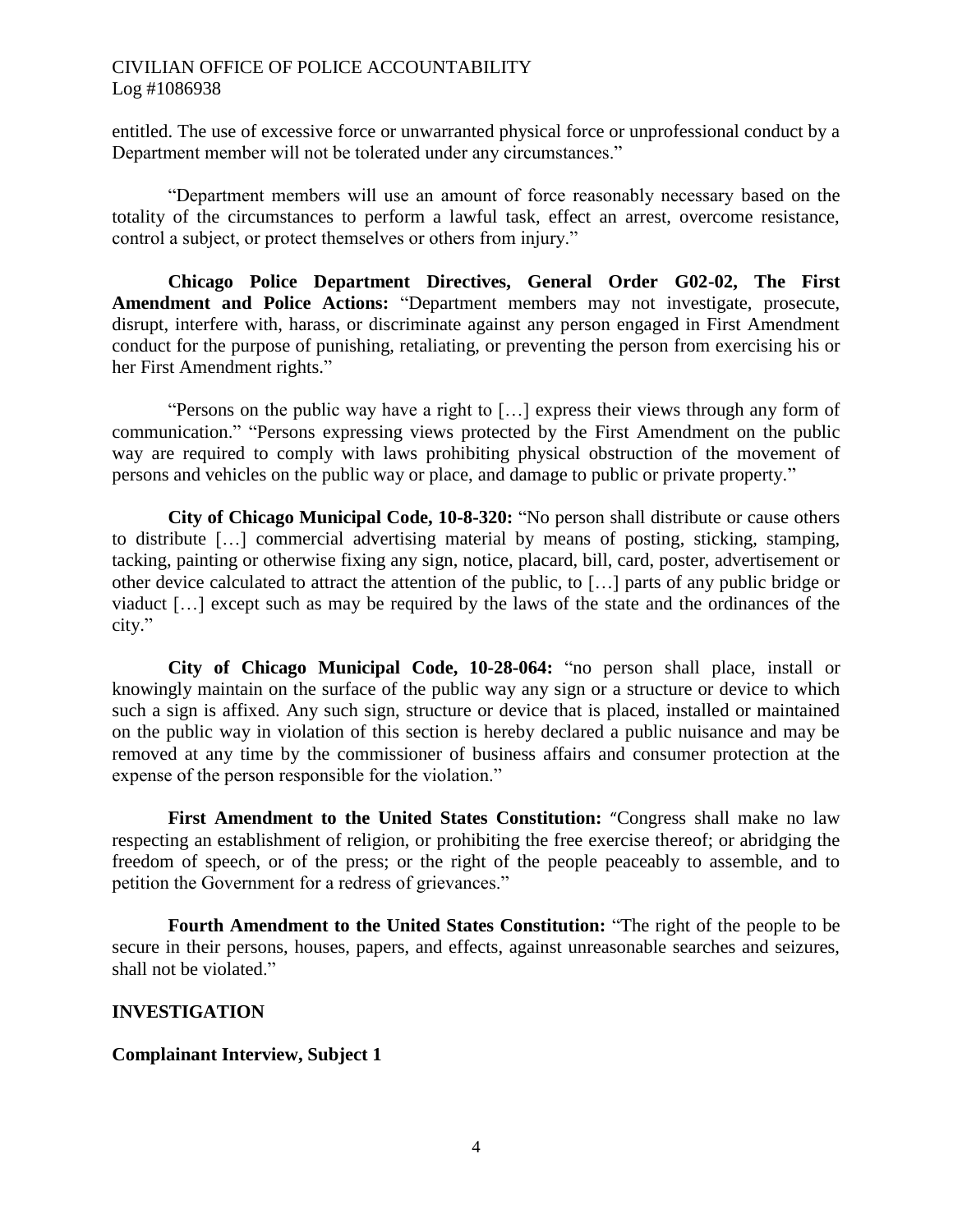Subject 1 related that on September 23, 2017, between 1:30 PM and 2:30 PM, she was displaying two "hand created painted banners" on a freeway overpass for the Kennedy Expressway at Natoma Avenue.<sup>3</sup> Subject 1 related that the signs read "Medicare for All" and "Love Wins." Subject 1 stated that she had the two banners affixed to fence on the overpass. Subject 1 elaborated that she had been displaying banners on this and another bridge for 470 days prior to the incident on September 23, 2017. Subject 1 stated that she was standing on the bridge, waving, and acknowledging the "honks and waves" from passersby.

Subject 1 reported she had been video recording her activities to share with her supporters when Sergeant A approached and told Subject 1 to remove her banners. Subject 1 began complying and detaching her "Love Wins" banner. Subject 1 stated that the sergeant "got impatient," pushed her out of his way, and ripped one banner down. Subject 1 told the sergeant she would take down the second banner too, but the sergeant pushed her again and ripped down the second banner. Subject 1 attempted to collect the banners and told the sergeant she would leave. Sergeant A responded by pushing Subject 1 a third time. Subject 1 alleged that Sergeant A did not allow Subject 1 enough time to comply with his request, he ripped her banners, and he "pushed me around." Subject 1 stated that she recorded this incident and provided COPA this video from her Facebook profile.

Subject 1 stated that afterwards, her arms were sore but she did not go the hospital. Subject 1 also related that she experienced shock and emotional distress after the fact. Per Subject 1, later in the day, she went to the  $16<sup>th</sup>$  station to retrieve her banners and spoke with Sergeant Danielson. Subject 1 stated that Sergeant Danielson called Sergeant A, who arrived and allowed Subject 1 to have her banners. Subject 1 stated that when she was retrieving her property, she told Sergeant A she was filming him, but he did not say anything. Then, Subject 1 returned to the bridge she was at earlier in the day and rehung her damaged banners for an hour. Subject 1 stated she had told Sergeant Danielson she was going to rehang her banners. Subject 1 stated that her incident with Sergeant A was the first problem she had with the police regarding her banners. The next day, additional officers came to Subject 1's banner display and she had no problems with these officers. (Att. 3)

#### **Accused Interview, Sergeant A**

 $\overline{a}$ 

Sergeant A stated that on September 23, 2017, he as on-duty as a field supervisor in the 16<sup>th</sup> District. Sergeant A related that he responded to an Office of Emergency Management and Communications (OEMC) assignment of a woman standing on the Natoma overpass for the Kennedy Expressway with a Nazi banner. The sergeant stated he saw no Nazi banners upon his arrival and Subject 1 was the only individual present. Sergeant A reported that Officer A also responded to the assignment. Sergeant A stated he was the "business officer" and Officer A was the "cover officer." Sergeant A stated that when he arrived at the overpass, he saw a woman (identified as Subject 1) with two banners affixed to the fence and waving at passing vehicles. Sergeant A believed the banners stated "#LovedTrumpsHate" and

<sup>&</sup>lt;sup>3</sup> In her COPA interview, Subject 1 stated that this incident occurred on September 24, 2017. However, a review of available records and Subject 1's Facebook page revealed that it occurred on September 23, 2017.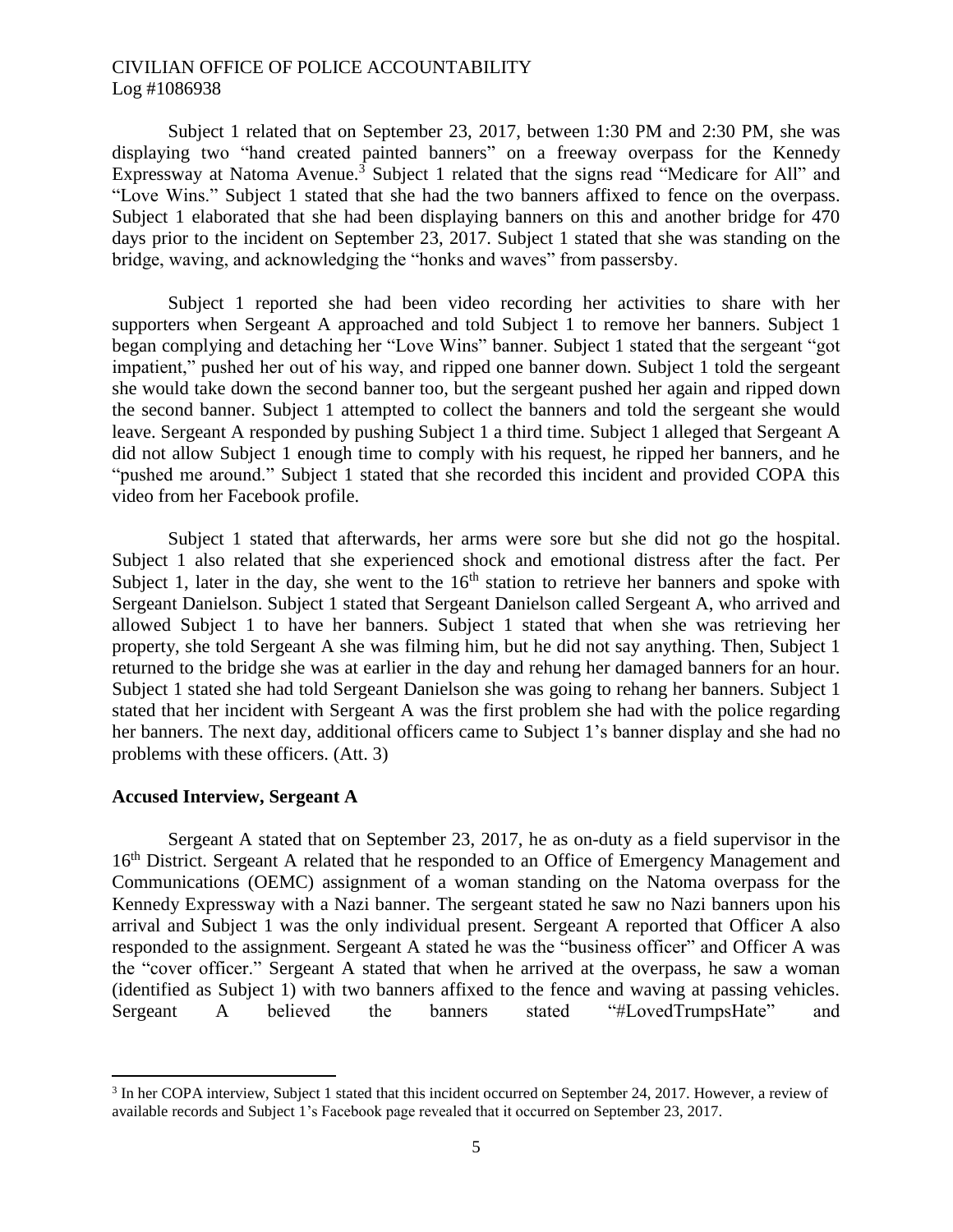"#FreeHealthcareForEveryone." Sergeant A stated that he was not aware of Subject 1's banner demonstrations prior to this incident.

Once the sergeant arrived and exited the vehicle, he explained to Subject 1 that she needed to remove her banners from the fence. Subject 1 told the sergeant she had been displaying her banners for months without incident. Sergeant A related to Subject 1 that she did not have the "authority" to affix her signs to the fence. <sup>4</sup> Subject 1 continued that she had a right to post her banners. The sergeant told her she could hold her signs, just not affix them to government property. Sergeant A related that Subject 1 did not respond or react to his request to remove her banners, so the sergeant told her he was going to remove them and she could claim the banners from the  $16<sup>th</sup>$  District. Sergeant A then began removing Subject 1's banners. Sergeant A stated that the banners were attached with rubber bands and steel clips. Sergeant A stated that he pulled on the edges of the banners, at which point the bands and clips "gave way" and the banner "slid out." Sergeant A could not recall if the banners were damaged.

Sergeant A stated that when he began taking down the banners, Subject 1 began interfering. So, he pulled off the banners and moved Subject 1 out of the way. Subject 1 told Sergeant A something to the effect of "you can't do that" and reached towards the sergeant. Sergeant A reportedly "swept" his arm back to clear Subject 1 from his personal space while his other arm was on a banner. Sergeant A stated that Subject 1 was not given a citation or arrested, at his discretion. Sergeant A did not believe Subject 1 was going to remove the banners herself. The sergeant did not complete an Investigative Stop Report (formerly known as and referred to as a Contact Card) because he wanted to end the interaction due to Subject 1's emotional state. Sergeant A did not want the situation to escalate, so he ended the encounter once he removed the banners.

Sergeant A stated that he saw Subject 1 when she came to the  $16<sup>th</sup>$  District to retrieve her banners. Sergeant A was asked by the 3<sup>rd</sup> Watch Commander if Subject 1 could have her property back. Sergeant A identified Subject 1 as the owner of the banners and told the Watch Commander he could release the property to Subject 1. Sergeant A recalled that Subject 1 said something to him at the station, but he could not remember what she was said. Sergeant A tried to avoid Subject 1 at the station and he let the Desk handle returning her property. (Att. 24)

#### **Video Footage**

 $\overline{a}$ 

A video was downloaded from Subject 1's Facebook page of her interaction with Sergeant A on September 23, 2017. The video depicts two banners shown on an expressway overpass (See Photo 1). At the 1:13 minute mark, Sergeant A is seen on camera and heard telling Subject 1 to take her banners down (See Photo 2). The sergeant told Subject 1 she could stand and hold her signs, but she could not affix them to the fence or bridge. Subject 1 told the officer she has been showing her signs on bridges for seven months. Subject 1 and Sergeant A argued about whether Subject 1 is allowed to affix her signs or if she would remove them. The sergeant told Subject 1 that if she did not remove her signs, he would take them down and inventory the

<sup>4</sup> During his COPA interview, Sergeant A cited Municipal Code 10-8-320 (Att. 29) as his justification for telling Subject 1 this information.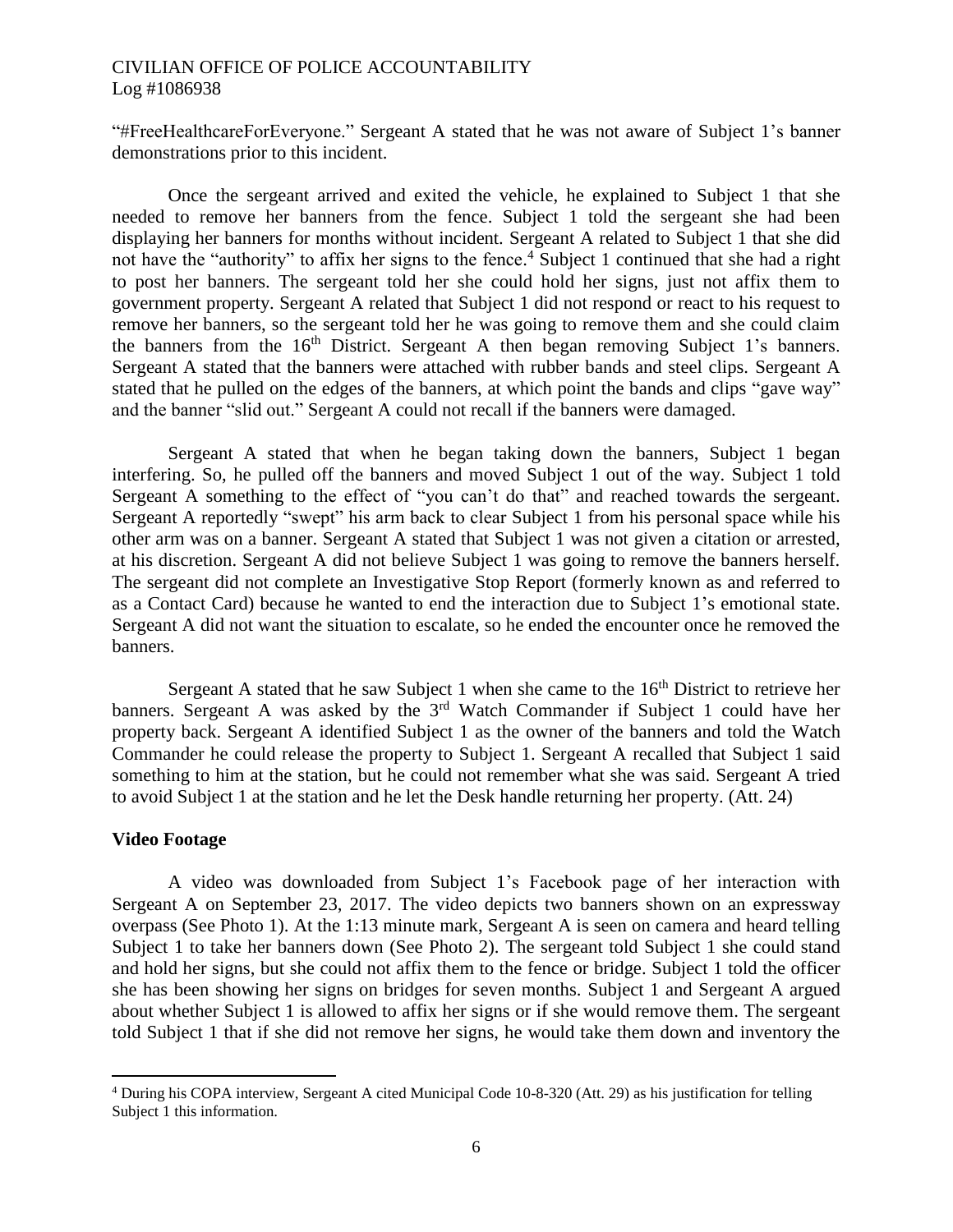banners. At approximately the 2:53 mark, the sergeant's face can be seen in the video (See Photo 3). Shortly after, an in-uniform officer believed to be Officer A is seen on camera (See Photo 4). Sergeant A told Subject 1 that they received a call of "someone hanging banners on the bridge." Subject 1 told the sergeant she would remove the signs in "10 minutes" and continued to argue with Sergeant A about having the right to display her banners.

At the 4:37 minute mark, Sergeant A said he was going to take down the banners and not wait "10 minutes" for Subject 1 to do so. At the 5:06 minute mark, Subject 1 told Sergeant A not to touch her banners. Subject 1 told the officers they were going to "look like assholes" in her Facebook video and that the sergeant "probably voted for Trump." At approximately the 6:32 minute mark, the video jerks, Sergeant A is seen moving his hand towards the fence, and Subject 1 is heard telling the sergeant she will take the signs down and telling him to "not do this." Subject 1 is heard yelling and the sergeant's arm is seen moving by the fence (See Photo 5). What appears to be a commotion ensues and Subject 1 is heard telling Sergeant A not to ruin her banners. It is unclear exactly what is occurring in this situation as the camera is not focused on either officer or on Subject 1. At approximately the 6:39 minute mark, there is an image that is believed to be the sergeant gripping one of the banners (See Photo 6). The sergeant told Subject 1 that she could retrieve her banners from the  $16<sup>th</sup>$  District. At this same time, the complainant sounds upset and tries to get Sergeant A to return her banners so she can go to another bridge. (Att. 7)





Photo 3 Photo 4



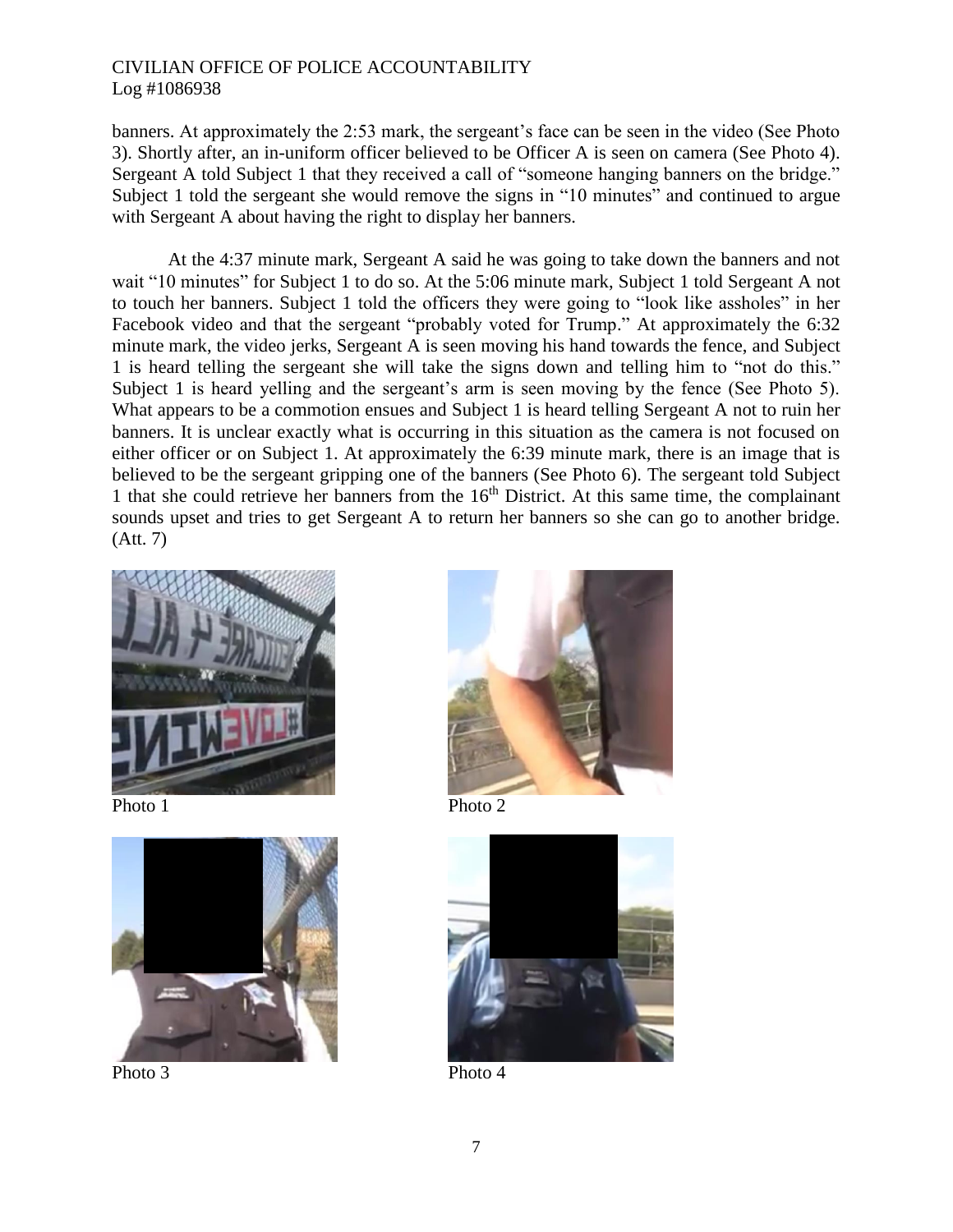



Photo 5 Photo 6

### **Witness Interview, Officer A**

Officer A stated that on September 23, 2017, he was on-duty and in-uniform. Officer A related that on this date, he was partnered with Sergeant A around 12:00 PM, after the sergeant called the officer for an assignment. Officer A stated that they received a call that a woman was posting a "large Nazi banner" on the expressway overpass. Officer A related that he was aware of previous complains related to people on overpasses, but he had no specific knowledge of these complaints. When he arrived, Officer A observed Subject 1 alone on the overpass with her banners. Officer A did not know Subject 1's name prior to this incident, but he believed he had previously seen her on the overpasses.

Officer A believed Sergeant A was "very reasonable" with Subject 1. The sergeant asked Subject 1 to remove her banners multiple times and told her that she could stand and hold them. Officer A described Subject 1 as confrontational. Officer A stated that Subject 1 was given "plenty of time" to remove her banners and the officer did not think she was going to do so. Officer A believed Sergeant A was justified in removing Subject 1's banners. Officer A did not believe Subject 1's banners were damaged by the sergeant. Officer A reported that he helped the sergeant remove one of the banners. According to Officer A, Subject 1 was using "vulgarities" against Sergeant A and video recording the incident. Officer A did not see Sergeant A push Subject 1 or move her out of his way. Officer A stated a Contact Card was not created because they did not get Subject 1's contact information. Officer A stated that Subject 1 was not arrested or given a citation because it was his "supervisor's call." Officer A stated that he was the assisting officer and did not interact with Subject 1. (Att. 22)

#### **Department Records and Reports**

An OEMC Event Query was identified from September 23, 2017 at approximately 1:44 PM. A woman called to report a white female "who is pinning a very large Nazi flag on the overpass fence." Similarly, a Call for Service was obtained regarding a white woman posting a Nazi flag on the overpass fence at 5557 N. Natoma Ave. (Atts. 12, 13)

A Call for Service was located with RD #XXXXXX and Event Number XXXXXX. This report from September 23, 2017 at approximately 12:12 PM, was a report of found property. Similarly, an OEMC Event Query was obtained for Event Number XXXXXX. An Inventory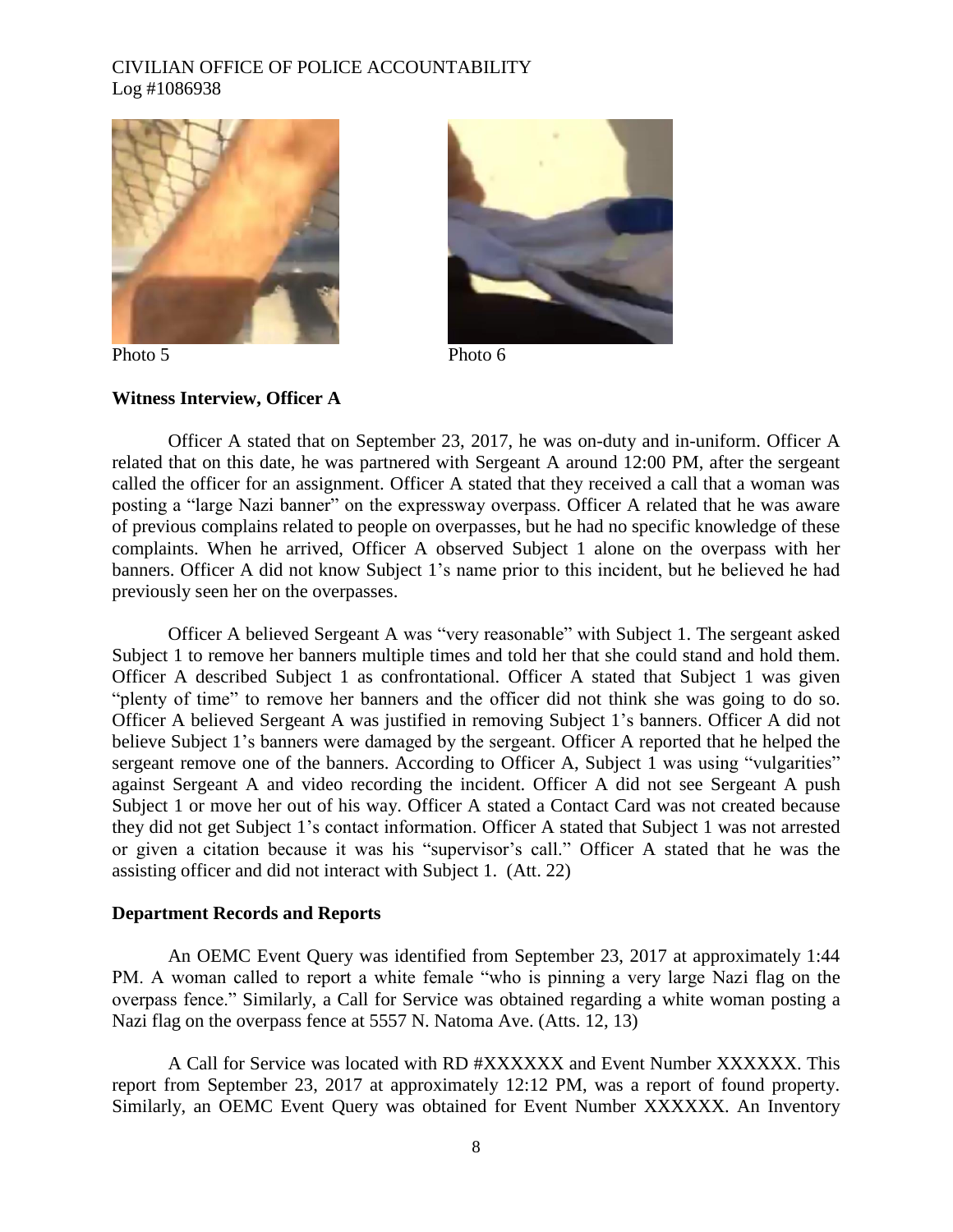Report was located regarding Subject 1's banners that were confiscated by Sergeant A and Officer A on September 23, 2017 with RD #XXXXXX. It was reported that the sergeant "removed two banners from the fence of the Natoma bridge over I-90." This property was recovered at 5551 N. Natoma Ave. The property was classified "non-criminal property found." (Atts. 15, 16, 17)

An Investigatory Stop report was completed by Officer B and Officer C on September 26, 2017. The officers engaged Subject 1 at 5378 N. Avondale Ave. at approximately 5:30 PM. The officers responded, "to a call of a woman hanging banners off a bridge causing dangerous traffic conditions." The responding officers stated that they observed Subject 1 and were met by the complainant "who requested to have banners removed to prevent any citizens from getting hurt." Subject 1 reportedly complied and "both parties [were] satisfied with [the] outcome at this time." Similarly, a Call for Service was located from Civilian 1 on September 26, 2017 at approximately 5:21 PM. Civilian 1 stated that a white female (identified as Subject 1) was "standing on the pedestrian walkway, damaging the bridge and hanging banners." Subject 1 was also reportedly "jumping up and down and waving at cars" which caused "a traffic hazard." An OEMC Event Query Report was obtained regarding Subject 1's police interactions on September 26, 2017 which contained similar content. (Atts. 9,10, 11)

## **Subject 1's Facebook Page<sup>5</sup>**

A review was conducted of Subject 1's recent Facebook posts and the following relevant contact was identified.

...



These officers simply wanted to know my #MESSAGE today, and were very kind.

#WhatADifferenceADayMakes....

**CPD ROLLED BY TODAY... WANTED TO KNOW IF I WAS ALRIGHT AND HAD WATER &** #

 $\overline{\phantom{a}}$ 

<sup>5</sup> https://www.facebook.com/[Subject 1]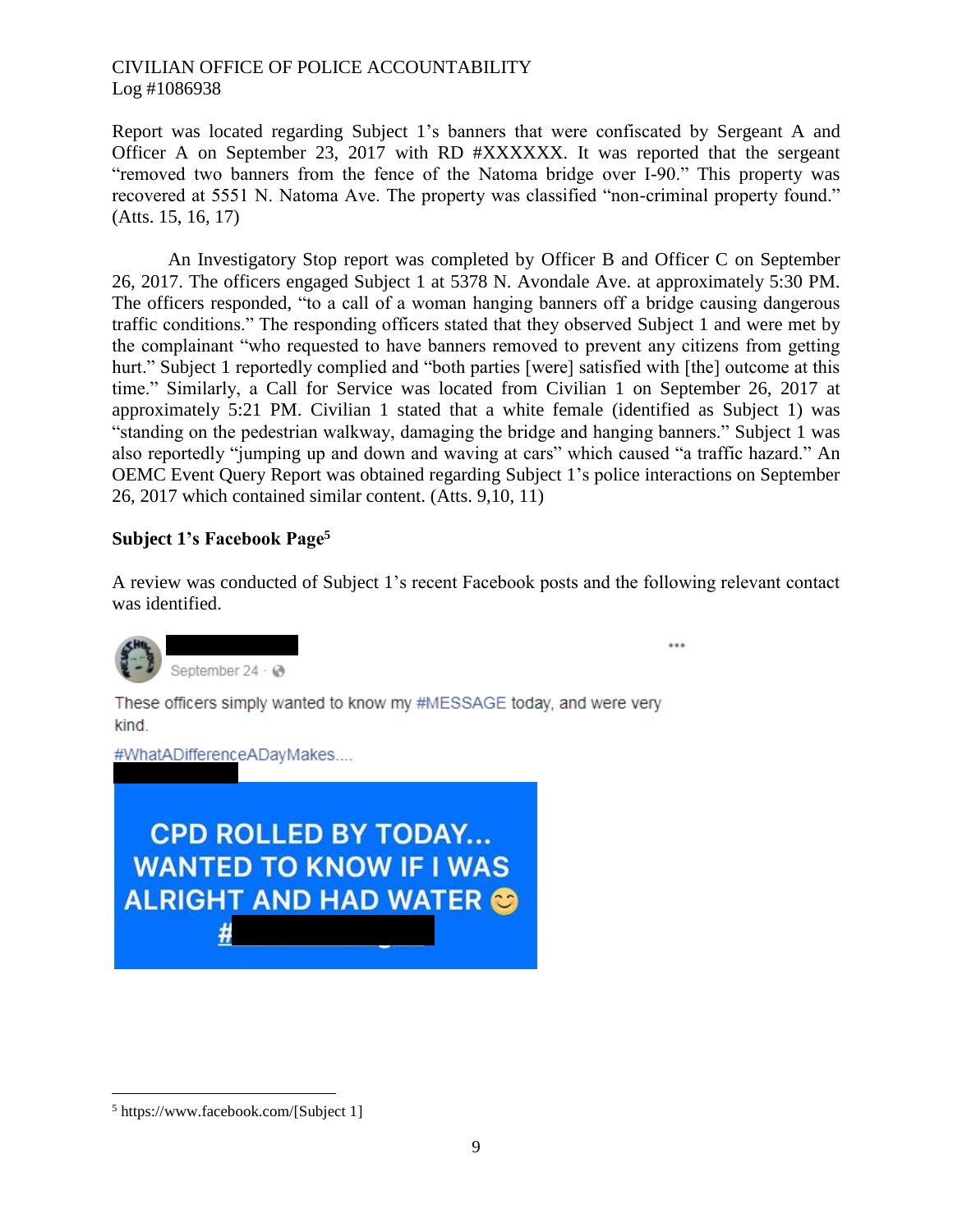

Upon returning to Bernie's Bridge...

I felt violated all over again at the sight.

(I did clean up the mess... a good person is good all the time)

...

...





**JUST GOTTA LOVE IT WHEN** YOU ARE MAKING A **VIDEO, AND THE COPS RIP YOUR BANNERS DOWN...... MORE TO COME.** 



Sgt.

never responded when I told him he probably voted for Trump....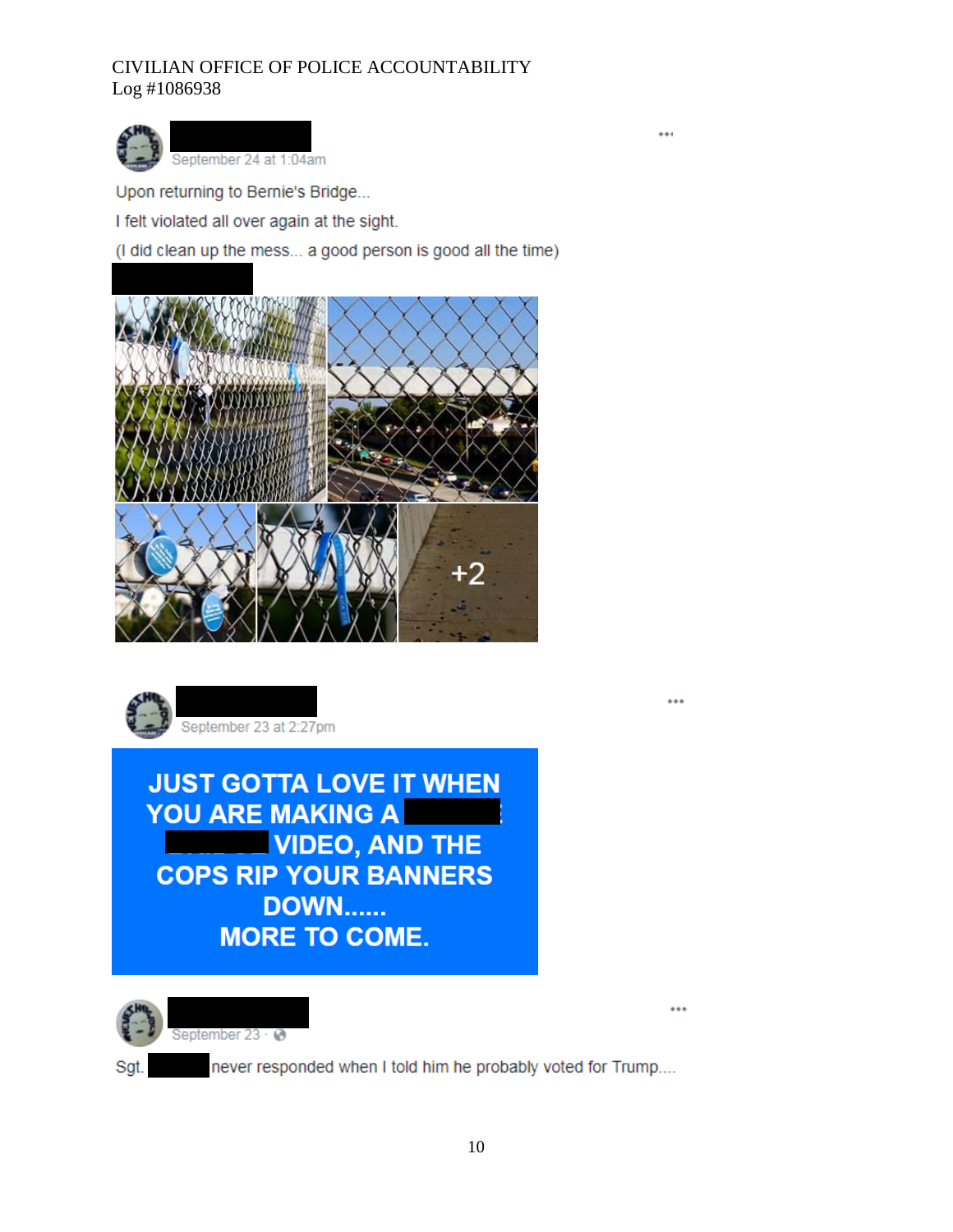

# **Subject 1's XXXX XXXX Facebook Page<sup>6</sup>**

A second Facebook page was identified for Subject 1 in which she promotes her banner displays, referred to as XXXX XXXX. The following relevant post was noted on this account.



CALLING THE 16TH DISTRICT, THEY DON'T KNOW WHERE MY BANNERS ARE, THEY HAVE NO DOCUMENTATION OF ANY 'CALL' BEING MADE, AND I HAVE TO CONTACT ANOTHER OFFICE TO GET

 $\overline{\phantom{a}}$ <sup>6</sup> https://www.facebook.com/groups/XXXXXXXX/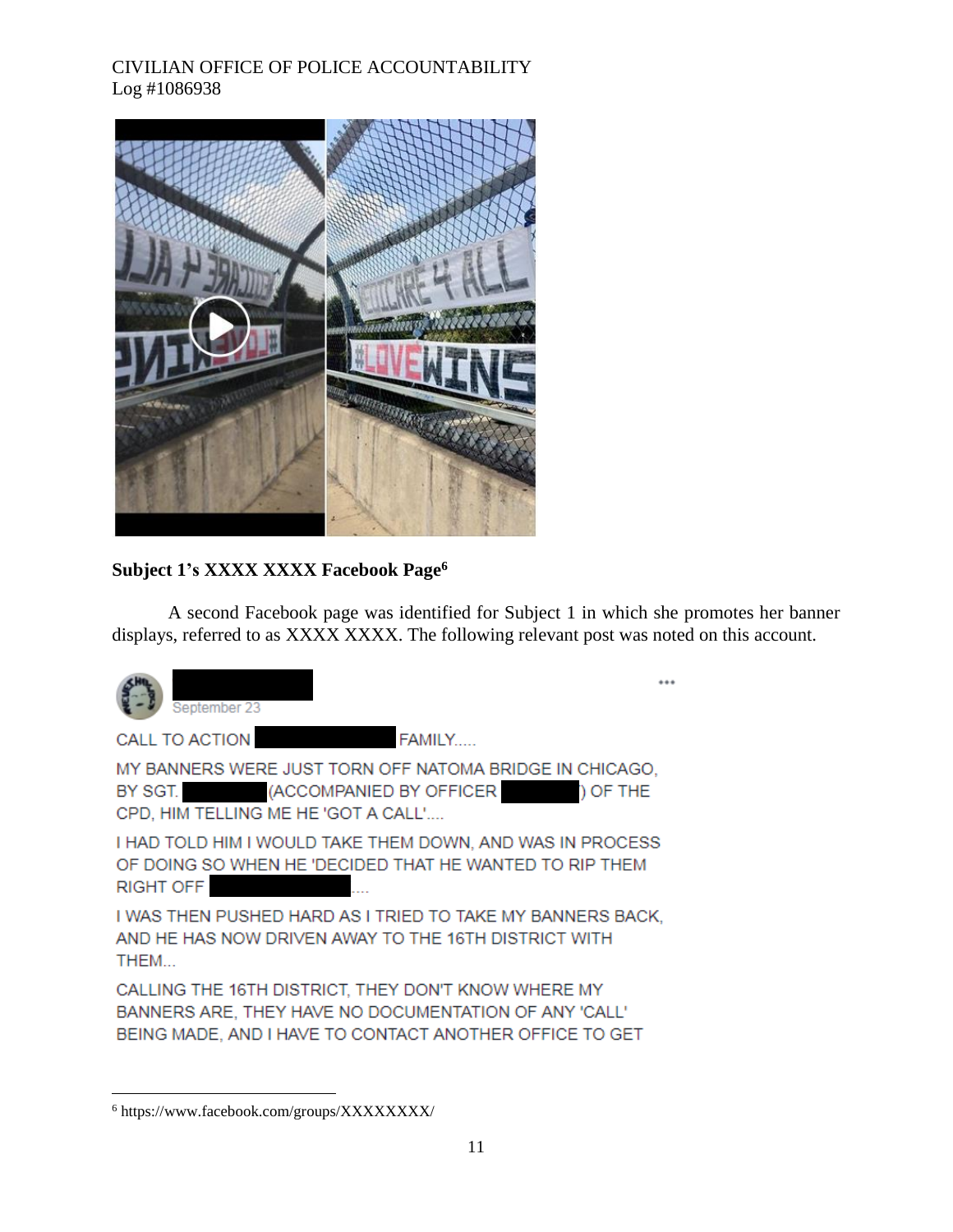DOCUMENTATION OF THIS 'IMAGINARY' CALL... WHICH I WILL DO FIRST THING MONDAY MORNING.

IF YOU HAVE A SECOND... PLEASE CALL THE 16TH DISTRICT CHICAGO POLICE DEPARTMENT, TO 'EXPLAIN' THAT INFRINGING ON A CITIZENS' FREEDOM OF SPEECH DOES NOT MAKE FRIENDS FOR THE POLICE OF THIS CITY.

PHONE #16TH DISTRICT: 312-742-4480

THE ALTERCATION, WHICH JUST SO HAPPENED TO BE VIDEO'D, STARTS AT 1:11 ... BE FOREWARNED, ... MY IRISH WAS 'UP A BIT' AND THE LANGUAGE GOT A BIT 'COLORFUL'....

(I MAY BE NEEDING THAT BAIL MONEY... AS I'M GOING RIGHT BACK TO MY BRIDGE (3)

THANKS FOR ANYTHING YOU CAN DO.

*Approved: Submitted:*

Supervising Investigator **Investigator** Investigator

## **ANALYSIS AND CONCLUSION**

COPA recommends a finding that **allegation #1,** that **Sergeant A** removed Subject 1's banners from the overpass fence without justification be **Unfounded.**

\_\_\_\_\_\_\_\_\_\_\_\_\_\_\_\_\_\_\_\_\_\_\_\_\_\_\_\_ \_\_\_\_\_\_\_\_\_\_\_\_\_\_\_\_\_\_\_\_\_\_\_\_\_\_\_\_\_\_\_\_

There is no question that Sergeant A removed Subject 1's banners from the Natoma overpass however, the sergeant was justified in doing so. Sergeant A referenced City of Chicago Municipal Code as his justification for removing Subject 1's banners. City of Chicago Municipal Code, 10-28-064 prohibits Subject 1 from affixing her banners on the public way. This ordinance states in part that "no person shall place, install or knowingly maintain on the surface of the public way any sign or a structure or device to which such a sign is affixed." Subject 1 violated this ordinance by installing her signs on the overpass fence. Therefore, what Sergeant A did was both justified and lawful. In fact, the sergeant could have given Subject 1 an ordnance violation but he chose not to do so.

Sergeant A was not attempting to prohibit Subject 1 from spreading her message. The sergeant was just not going to allow Subject 1 to break the law while doing so. Sergeant A told Subject 1 that she was free to display her banners if they were not affixed. Sergeant A also gave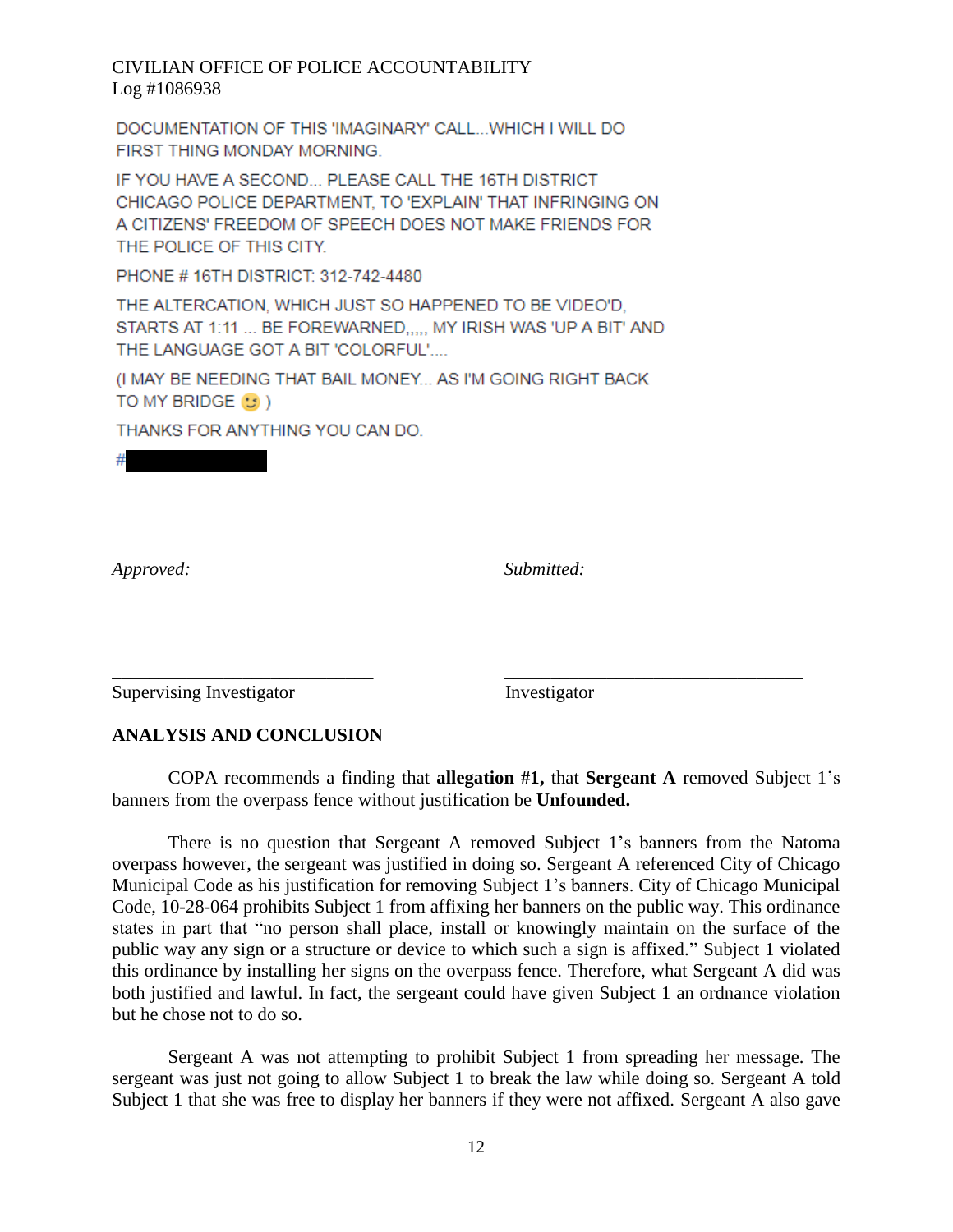Subject 1 ample opportunity to remove her banners. However, based on a review of the Subject 1's Facebook video, it appeared that Subject 1 was not going to remove her banners and that she was trying to engage the sergeant in an argument. Not only did the sergeant handle himself with composure, he chose to walk away before the situation got worse. Just because Subject 1 did not like what she was being told by Sergeant A, it did not mean he was engaged in misconduct. Subject 1 was antagonistic and refused to listen to the sergeant. Sergeant A collected the banners, told Subject 1 where she could retrieve them, and left before Subject 1 became more belligerent. The sergeant gave Subject 1 the oportunity take the banners herself and leave, but she was too intent on arguing with Sergeant A.

### COPA recommends a finding that **allegation #2,** that **Sergeant A** damaged Subject 1's banners be **Not Sustained.**

There is not enough evidence to confirm or refute if Subject 1's banners were damaged when Sergeant A removed them. Subject 1 posted a Facebook photo of the "mess" from the sergeant removing her banners. However, this photo depicts the rubber bands and clips Subject 1 reportedly used to hang her banners. Furthermore, the banners could have been damaged before or after the sergeant removed them. This claim amounts to the officer's word versus Subject 1's word. After viewing her Facebook video, Subject 1's statement to COPA appeared exaggerated, diminishing her credibility. For example, Subject 1 stated that the sergeant "got impatient," pushed her out of his way, and ripped one banner down. The video depicts that Sergeant A was patient with Subject 1 and gave her time to remove her banners, despite Subject 1 being argumentative and insulting the sergeant. Subject 1 alleged that Sergeant A did not allow Subject 1 enough time to comply with his request but this is simply not supported by the video evidence.

If it could be confirmed that the sergeant damaged the banners, this allegation would be exonerated. As detailed above, Sergeant A was going to let Subject 1 remove the banners, but she never attempted to do so. If she complied with the sergeant's request, she could have removed them herself. This action does not amount to misconduct on the part of Sergeant A because it does not appear he was excessive or offensive in removing Subject 1's banners. Rather, he was carrying out a lawful task.

### COPA recommends a finding that **allegation #3,** that **Sergeant A** pushed Subject 1 while removing her banners be **Exonerated.**

Sergeant A acknowledged that he used his arm to move Subject 1 out of his personal space while he removed the banners. As stated above, Subject 1's claims of what occurred with the sergeant are seemingly exaggerated and not supported by the video evidence. Subject 1 claimed the sergeant pushed her three times. Sergeant A related that he moved her with his arm one time. The sergeant stayed calm throughout the entire video and it is unsubstantiated that he made contact with Subject 1 multiple times. As for the physical contact that the sergeant acknowledged, it appears that Subject 1 attempted to interfere with the sergeant as he removed the banner. Subject 1 initiated the contact not the sergeant. When applying the use of force paradigm, Subject 1 was an active resister or even an assailant. Sergeant A used his arm to keep Subject 1 at bay as he removed the banner. Subject 1 was not injured. Subject 1 could have been arrested for obstructing a peace officer, however Sergeant A chose to use the least intrusive law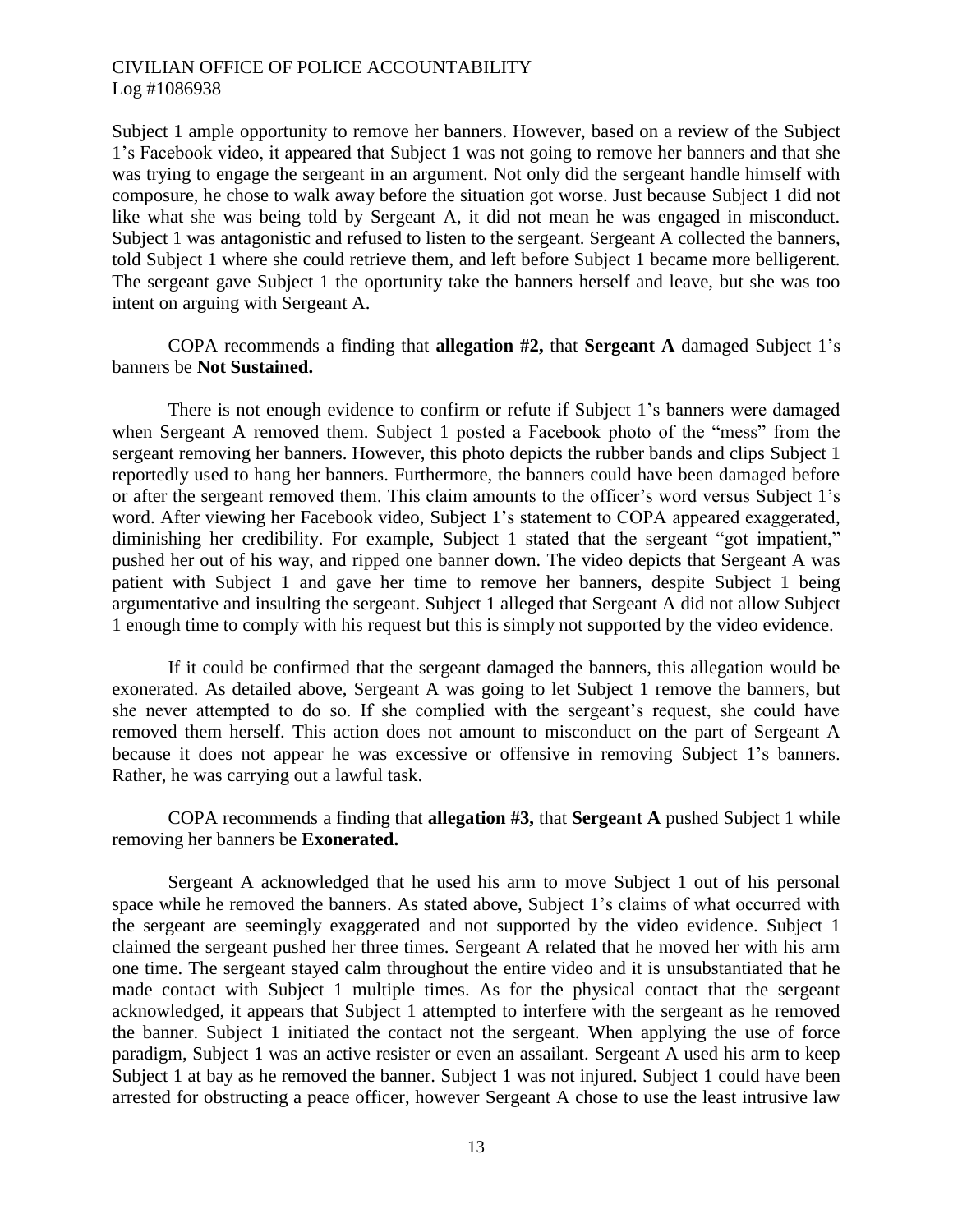enforcement option he had. In sum, Sergeant A's use of force was reasonable based on Subject 1's actions.

*Approved:*

Deputy Chief Administrator

\_\_\_\_\_\_\_\_\_\_\_\_\_\_\_\_\_\_\_\_\_\_\_\_\_\_\_\_\_\_\_\_\_\_